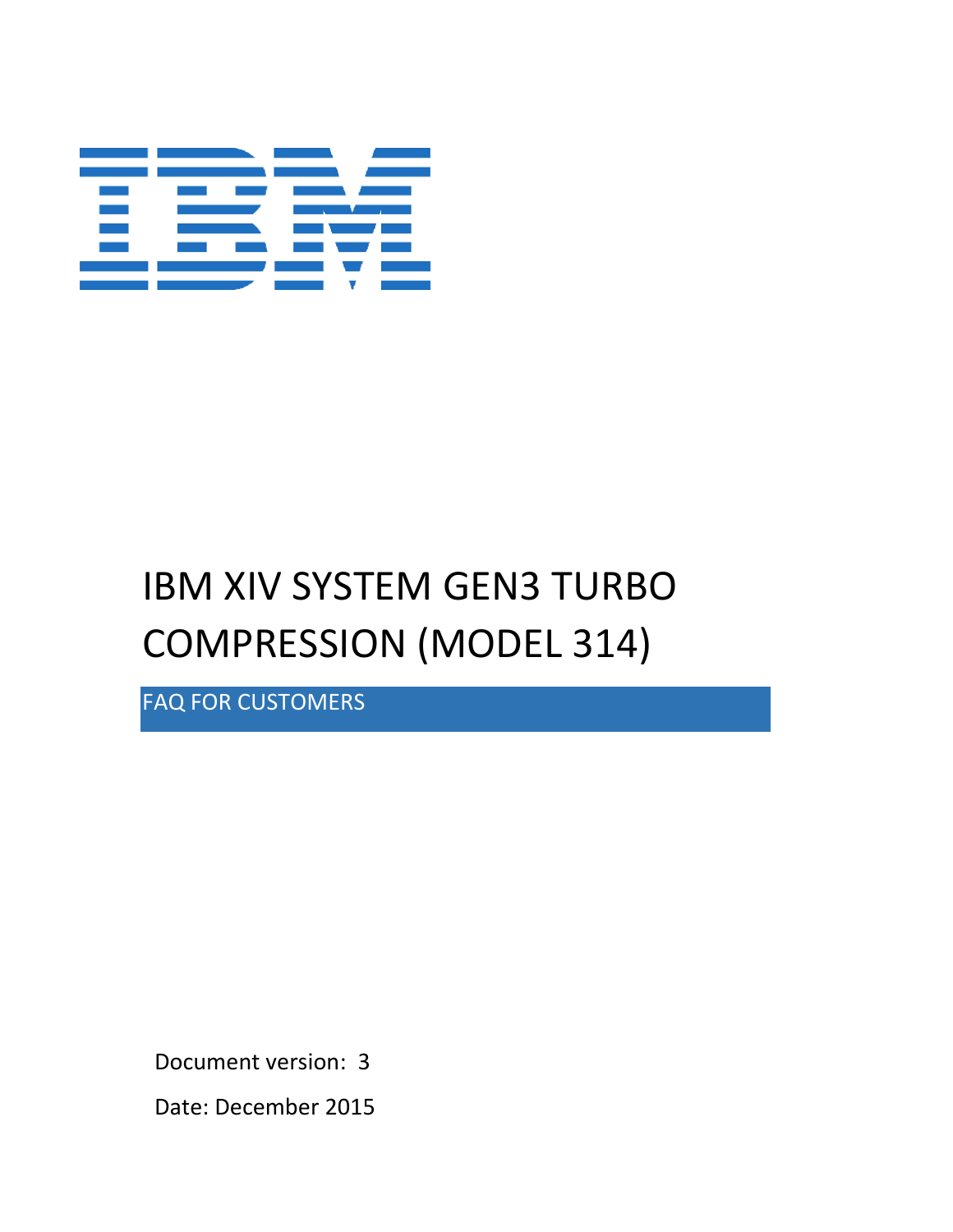

Ξ

# FAQs for Customers

# <span id="page-1-0"></span>Index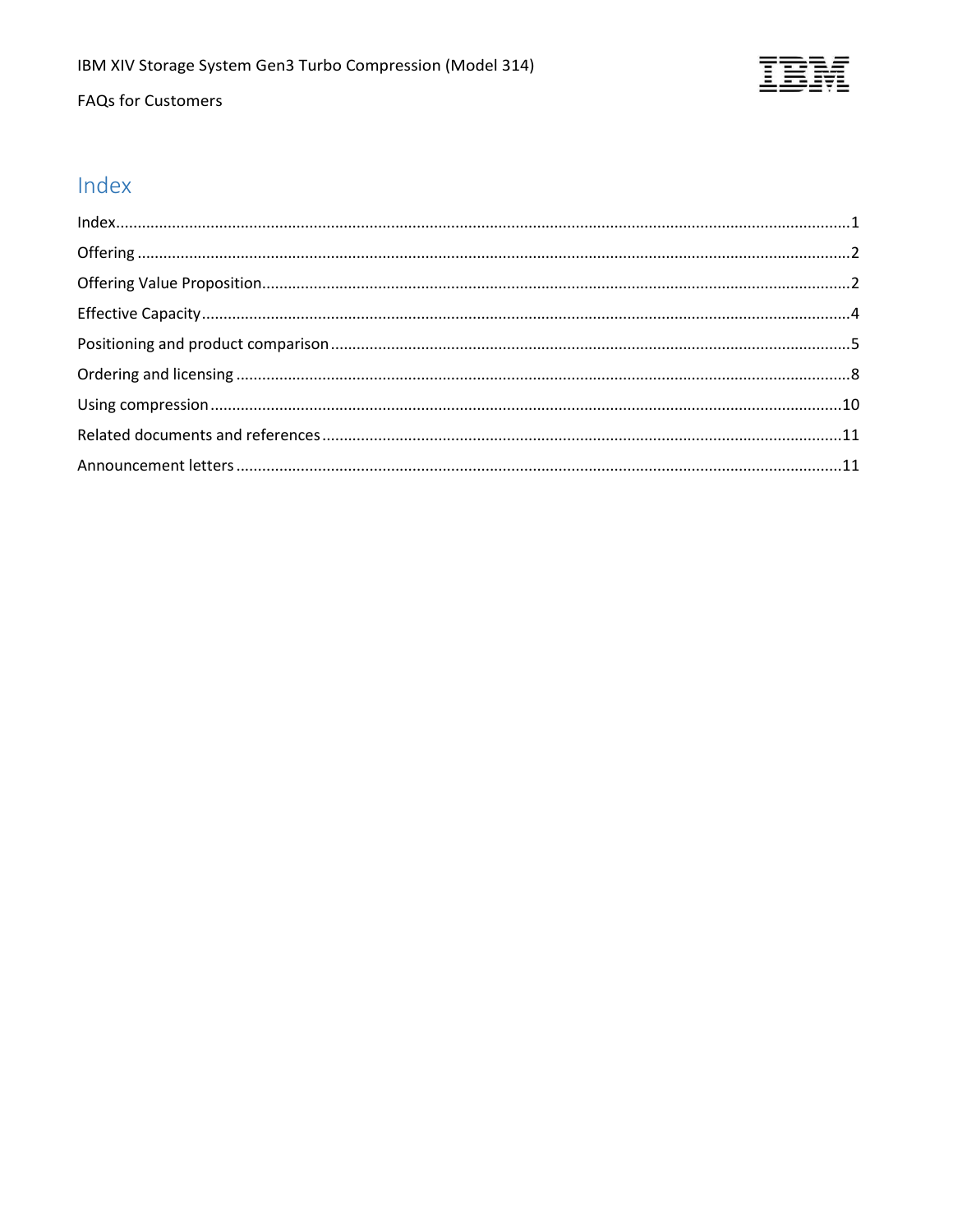

# <span id="page-2-0"></span>**Offering**

## **1. What does IBM is announcing?**

IBM is announcing the new **XIV Gen3 Turbo Compression model 314.** This new model provides the following enhancements:

- Enhanced hardware: With double RAM and CPU resources dedicated to Real-time-Compression (RtC), XIV model 314 is capable to deliver from 1 to 2PB of effective capacity at less than 1 USD per GB.
- Enhanced software: XIV software version 11.6.1 supports the 314 hardware enhancements, and the following improvements for any IBM XIV Storage System Gen3 hardware
	- $\checkmark$  2 PB of user-configurable soft capacity
	- $\checkmark$  51 GB of minimum compressible volume size

#### **2. When is the availability date for XIV Gen314?**

The general availability for XIV model 314 is December 4, 2015

# <span id="page-2-1"></span>Offering Value Proposition

#### **3. How does compression help on reducing the Total Cost of Ownership (TCO)**

Compression dramatically reduces TCO by increasing the effective capacity while providing cost savings on physical space, power consumption and related administrative costs. The actual TCO reduction depends on the hard capacity and the compression ratio. A major part of the TCO is the purchase cost, typically compared per GB. For example, assuming a system can exhaust 2 PB of soft capacity, you can have ~75% lower purchase cost when having a 4x of compression ratio and 485 TB of hard capacity. As another example, you can have up to ~84% lower purchase cost with a 6x compression ratio and 324 TB of hard capacity.

Note: TCO is further reduced, since the per-GB cost of deployment, maintenance, labor and datacenter costs are also dramatically reduced.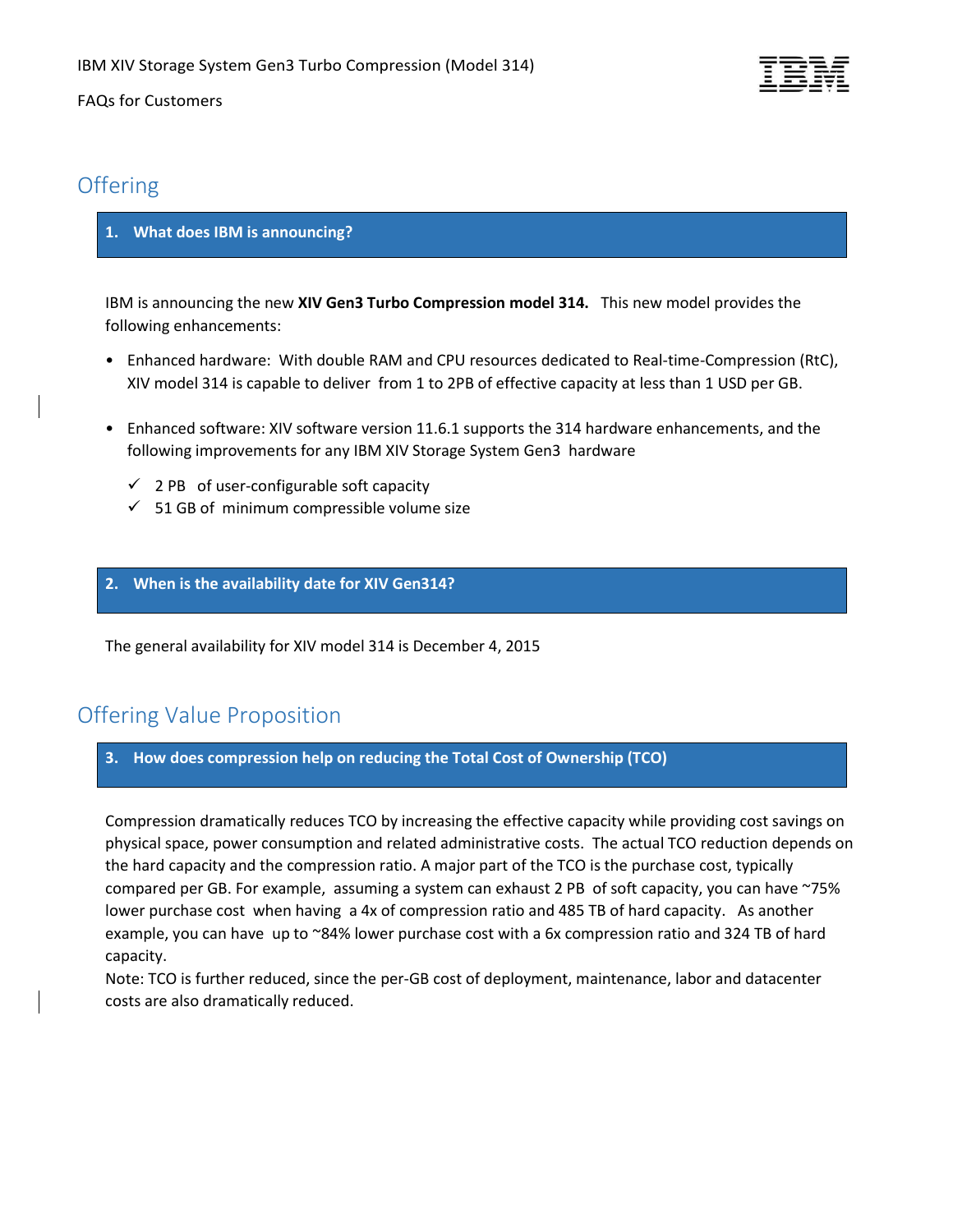

# **4.** Can RtC be used for active data such as databases, email systems or other active data set applications?

Yes. With real time compression – vs. background processing - and temporal locality optimization, IBM RtC provides the only practical data reduction solution in the hybrid storage arrays market, by allowing compression to be applied in real time to all the I/O, including active primary data , at enterprise level performance.

#### 5. Are changes on the existing environment required in order to use compression ?

No, No changes to the existing environment are required. IBM Real-time Compression is part of the storage system. It was designed with transparency in mind so that, it can be implemented without changes to applications, hosts, networks, fabrics or other external storage systems. The solution is not visible to hosts, so users and applications continue to work as-is. Compression occurs within the XIV system itself.

## 6. Are there performance benefits by using RtC?

Yes, XIV can provide the following performance benefits when using RtC:

- Better cache hit ratio: The XIV compression code uses an above cache architecture, where the data is compressed before it is stored in the cache. The cached data in RAM and SSD is stored compressed, which means that effectively more data is cached. When there is more data in cache, compressed volumes can have a better cache hit ratio.
- Efficient remote replication: Remote volume copies are always compressed if the source is compressed. This process not only reduces storage requirements, but also uses less bandwidth because the data is transferred compressed.
- Faster data movement: Hyper-Scale Mobility is faster and requires less bandwidth for the connections between XIV storage systems.

## 7. How reliable is the RtC technology used in XIV?

Very reliable!, IBM Real-time Compression uses patented IBM Random Access Compression Engine (RACE) technology, achieving field-proven compression ratios and performance with compressible data. The RACE compression technology has been successfully used in XIV as well as in other IBM storage products.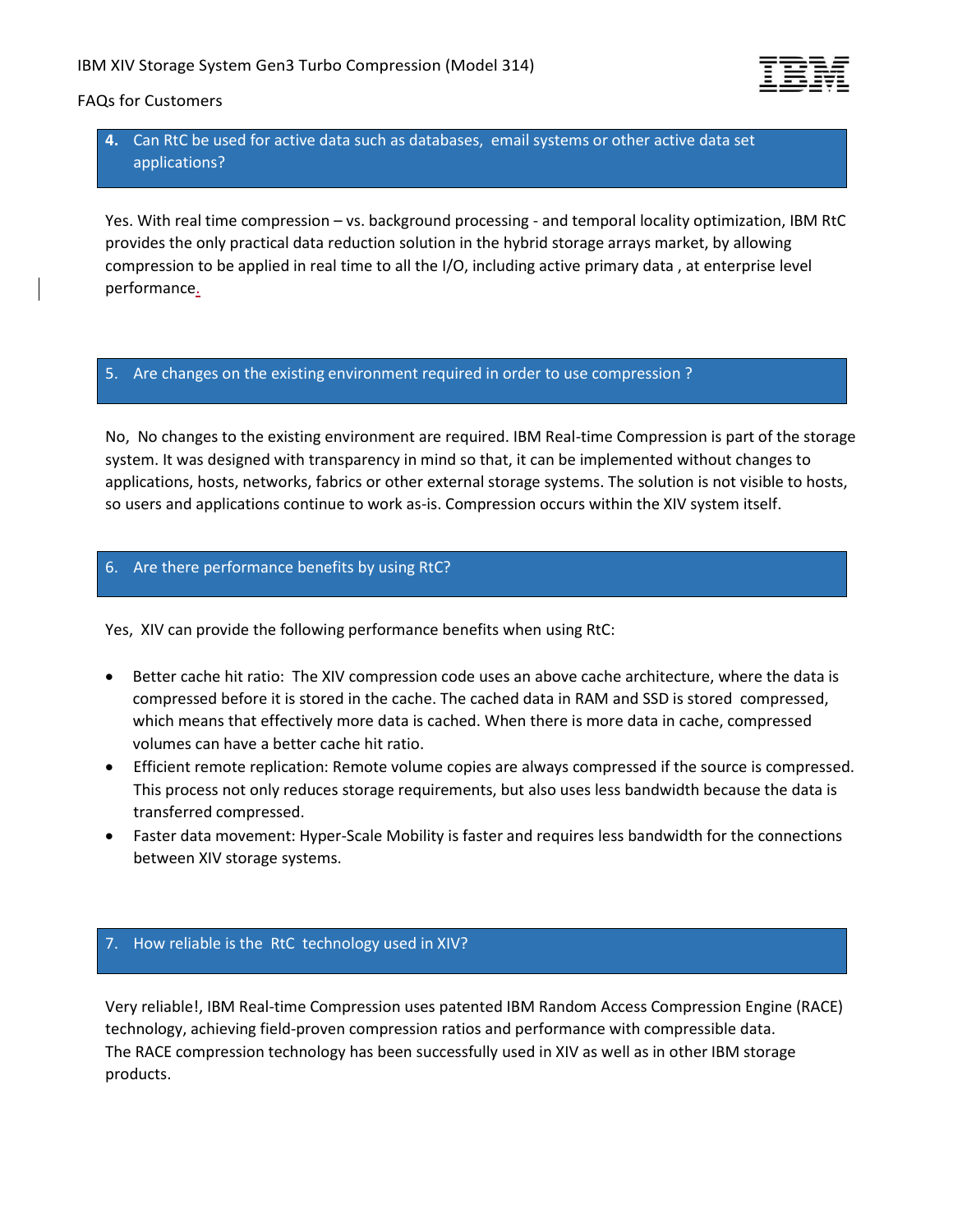

**8. What are the XIV 314 availability characteristics (i.e. five 9s or six 9s)?**

XIV 314, like other former models, delivers better than five 9s of availability.

# <span id="page-4-0"></span>Effective Capacity

**9. What is effective capacity?**

Effective capacity is the amount of storage that is allocated to applications. Using thin-provisioning, the effective capacity is virtually larger than the array usable capacity. When compression is applied, the space saving is predictable, thus eliminating the need to monitor against over-provisioning.

**10. What is maximum effective capacity of XIV model 314 ?** 

2 PB is the maximum effective capacity of XIV model 314. This capacity is reached when all the soft capacity has been allocated to applications.

#### **11. How much effective capacity can XIV model 314 deliver in practical terms ?**

The primary factor that determines the practical capacity is the compression ratio. For example, at an average 2x compression ratio, a hard capacity of 485TB enables up to 970TB (2 x 485TB) of soft capacity. At an average 3x compression ratio, a hard capacity of 485TB enables up to 1455TB (3 x 485TB) of soft capacity.

To exhaust the system effective capacity (2PB), the average compression factor should not be lower than 2PB/system-hard-capacity. For example, in a 485TB system the average compression ratio should not be lower than 4.1X (2PB/485TB).

#### **12. Are there typical compression ratios used for RtC?**

IBM analysis of field data resulted in the following compression ratios by application/data type:

| Data Type            | <b>Typical Compression</b><br>Ratio | <b>Savings</b> |
|----------------------|-------------------------------------|----------------|
| <b>Databases</b>     | 5:1                                 | 80%            |
| Virtual environments | 4:1                                 | 75 %           |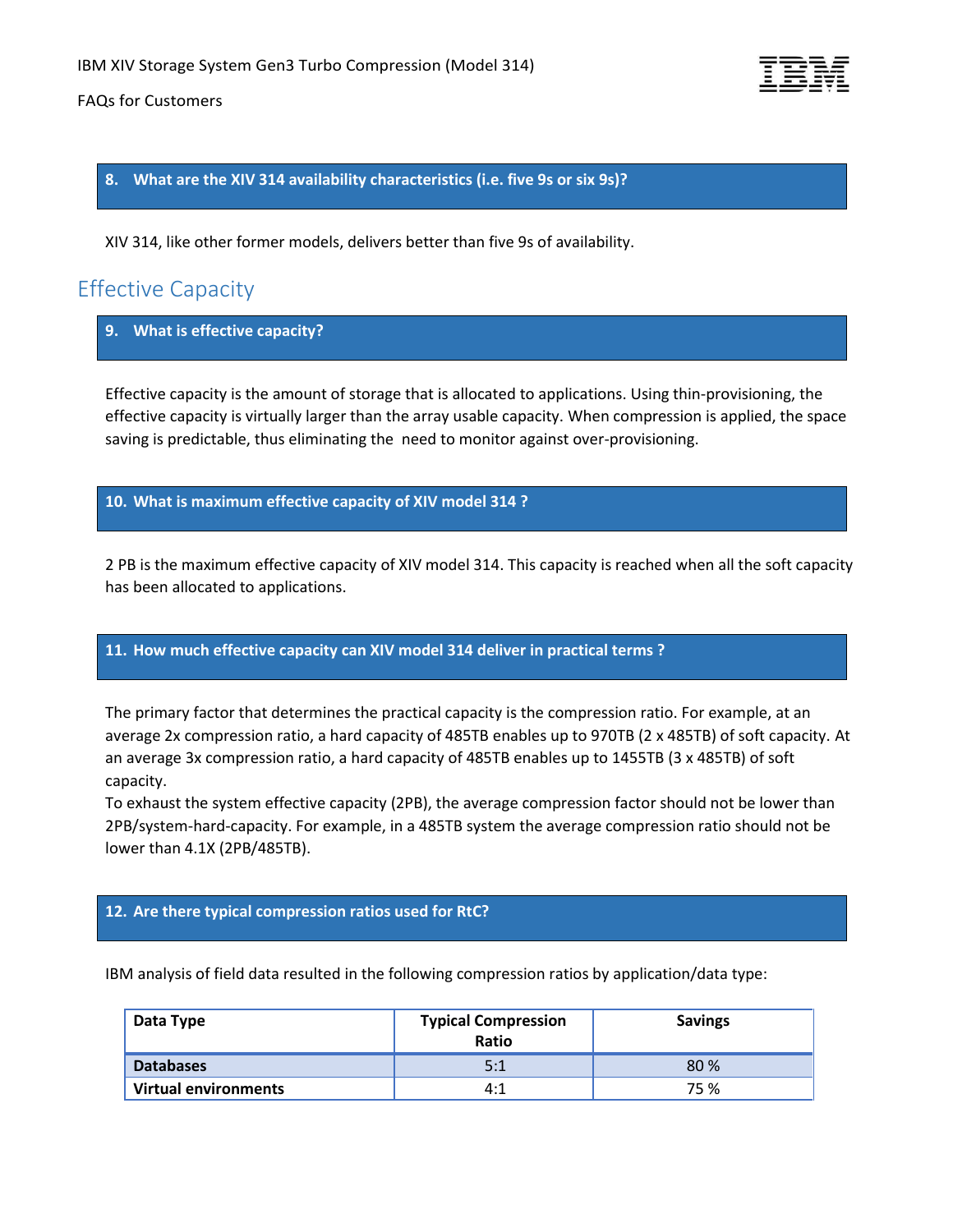IBM XIV Storage System Gen3 Turbo Compression (Model 314)



FAQs for Customers

| <b>Engineering data</b>      |                 | 80% |
|------------------------------|-----------------|-----|
| Messaging/email              | 5.1             | 80% |
| <b>Mixed/General Purpose</b> | า. 1<br><u></u> | 50% |

Note: These compression ratios should be used as reference only, other tools should be used to get more accurate estimations based on real data types.

#### **13. What can I use to get better compression ratio estimates based on my actual data and workloads ?**

The compression saving information is conveniently displayed through the XIV GUI at all times. The feature automatically analyzes actual capacity savings for compressed volumes and potential capacity savings for any non-compressed volumes. In addition, aggregate potential and actual capacity savings are displayed at the pool level.

You can also use the host-based IBM Comprestimator tool to accurately estimate the expected compression savings/benefits, when XIV Gen3 with version 11.6x is not available. The Comprestimator tool is available as a public download at:

http://www-304.ibm.com/webapp/set2/sas/f/comprestimator/home.html.

#### **14. Are performance requirements important to determine the practical effective capacity?**

In most cases, determining the practical capacity based on compression ratio is sufficient. However, when capacity planning requires higher precision, or when the system is expected to generate a high level of IOPS, for example above 80K IOPS, it would be good to further assess the actual effective capacity from a performance perspective using IBM technical sales team help.

#### **15. Are there any storage operation practices that can help on maximizing the effective capacity?**

Yes. Please refer to the XIV Planning Guide for detailed information about operation practices that can help on maximizing the effective capacity.

# <span id="page-5-0"></span>Positioning and product comparison

**16. What are the differences between model 314 and model 214**

The following table shows the differences between model 214 and model 314:

| . .<br>w<br> | .<br>. .<br>---<br>$  -$ | .<br>$-  -$ |
|--------------|--------------------------|-------------|
|--------------|--------------------------|-------------|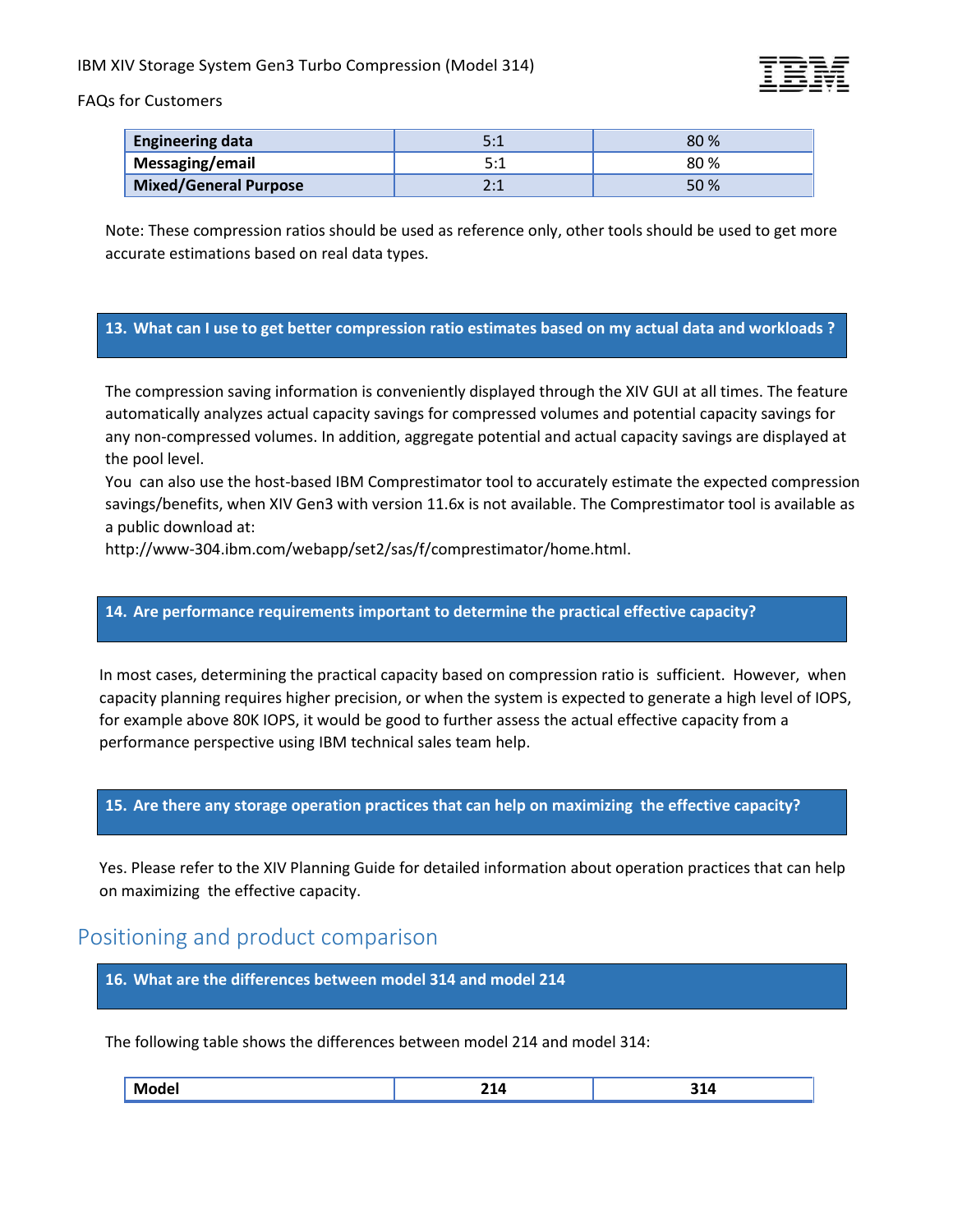| <b>Number of modules (min/max)</b>     | 6/15                | 9/15               |
|----------------------------------------|---------------------|--------------------|
| Number of disks (min/max)              | 72/180              | 108 / 180          |
| <b>Supported disk capacities</b>       | 1, 2, 3, 4, 6       | 4,6                |
| <b>Number of CPUs (min/max)</b>        | $6/15$              | 18/30              |
| Number of CPU cores (min/max)          | 24/90               | 108/180            |
| Memory (min/max)                       | 144 GB / 720 GB     | 864 GB / 1440 GB   |
| Flash caching (min/max)                | 2.4 TB / 12 TB      | 7.2 TB / 12 TB     |
|                                        | (Optional)          |                    |
| <b>Compression license</b>             | Optional            | Included           |
| <b>Compression configuration</b>       | Disabled by default | Enabled by default |
| Full 2 PB of soft capacity utilization | Best-case scenario  | Doable with common |
| with compression enabled               |                     | workloads          |

#### **17. Are there any differences or improvements in the RtC software?**

- The newly announced software version 11.6.1 introduces the following improvements compared to software version 11.6.0:
	- $\checkmark$  Up to 2 PB of user-configurable soft capacity (was 3x the hard capacity in model 214)
	- $\checkmark$  51 GB of minimum compressible volume size (was 103 GB in software version 11.6.0)
- Model 314 is shipped with software version 11.6.1 .
- Model 214 will be shipped with software version 11.6.1 starting December 4, 2015.

## **18. Can XIV models 114 and 214 with older software versions be upgraded to version 11.6.1 in order to use RtC?**

Yes, if you have a model 114 or a model 214 XIV with older software versions, you can upgrade them to version 11.6.1 and use the same RtC engine. Software version 11.6.1 inherently adjusts the use of compute resources according to the available hardware.

Customers using XIV models 114 and 214 can apply the optional RtC license to reduce the total cost of ownership (TCO) of their current Gen3 machines, without hardware enhancements and without performance degradation.

#### **19. Which product delivers more effective capacity?**

In model 314, 48 GB of additional RAM per module, are dedicated to RtC. It is 12 times larger RtC RAM than model 214 (4GB), allowing a huge compressed-data cache and metadata store. As a result, model 314 supports roughly 5 times more compressed capacity at the same performance level or better.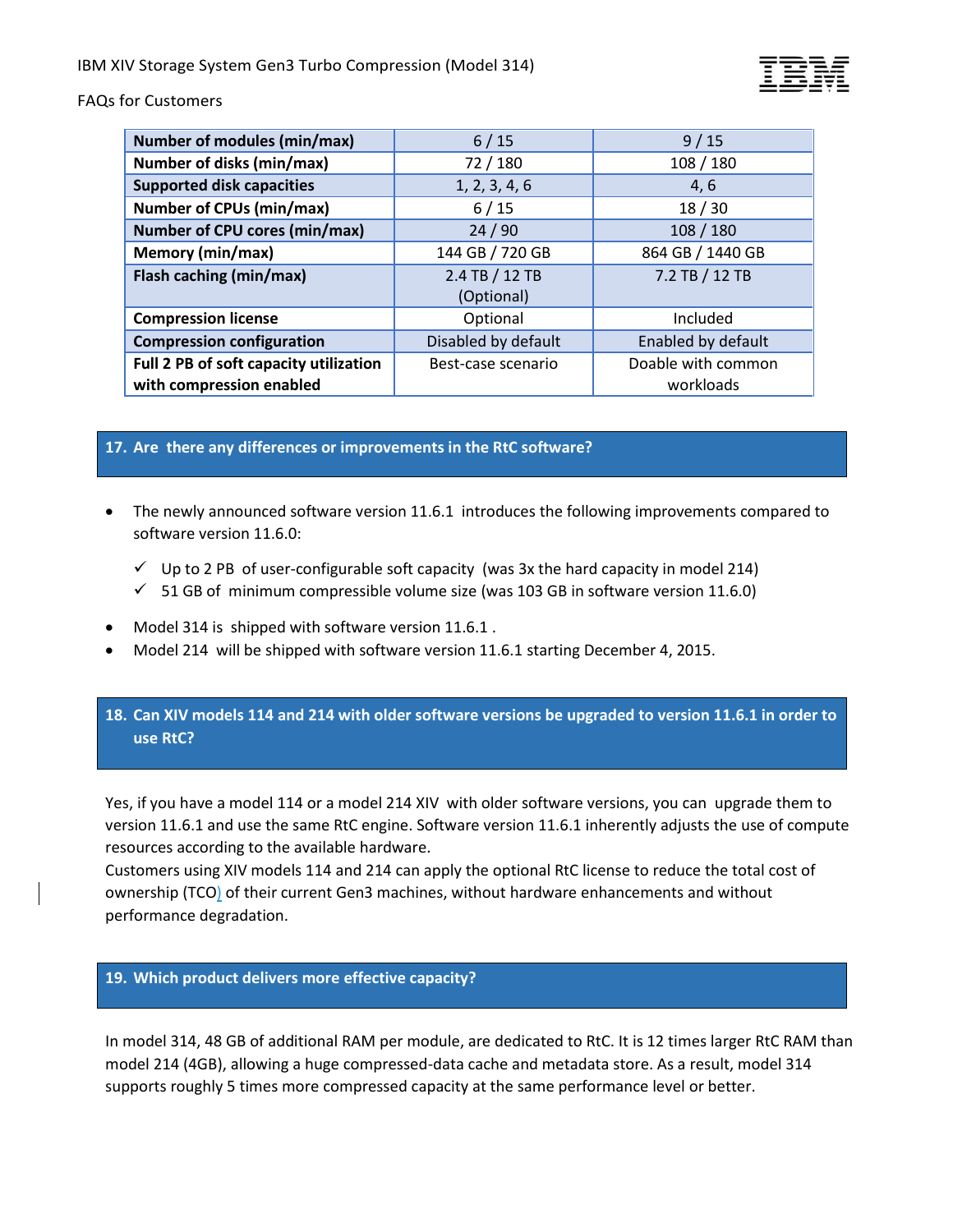

In model 314, utilizing the full 2PB by applying compression is doable with common workloads and performance requirements. In model 214 reaching 2PB without performance degradation is a best-case scenario.

#### **20. What are the performance differences between 214 and 314?**

Yes, these are the key performance differentiators between models 214 and 314:

- 314 will maintain high performance with roughly 5x more compressed capacity than 214.
- 314 can deliver ~50% more IOPS on compressed workloads than 214.
- 314 latency is ~20% better than 214 for uncompressed workloads.

#### **21. Which product provides lower TCO ?**

Thanks to the enhanced hardware, model 314 dramatically improves TCO, by maximizing compression utilization. Data reduction can be applied to greater capacity than 214, without performance degradation, providing important TCO savings and a highly-competitive \$/GB ratio that is hard to beat .

#### **22. I am interested in small capacity, what options do I have?**

314 is available with 4TB and 6TB drives, 9 or more modules, and 800GB SSDs. 314 COD option is helpful to start with a small capacity, utilize data reduction, and grow on demand.

If you need a small capacity and if you do not plan to use compression aggressively, model 214 is a viable option that would provide significant cost savings via data reduction.

## 23. My XIV runs behind SAN Volume Controller (SVC) and I would like to use compression. How does compression should be used?

It is important to mention that compression should be applied either on the backend, or the front end, but not on both. When compression is required, The IBM best practice is to utilize compression in the SVC hypervisor and use XIV without compression at the back-end. In such cases , if all the XIV capacity is used via SVC, model 214 without RtC license is a viable option. If a significant part of the capacity is used directly (not via SVC), model 314 is preferred, but it is recommended to disable compression on volumes that are provisioned via SVC.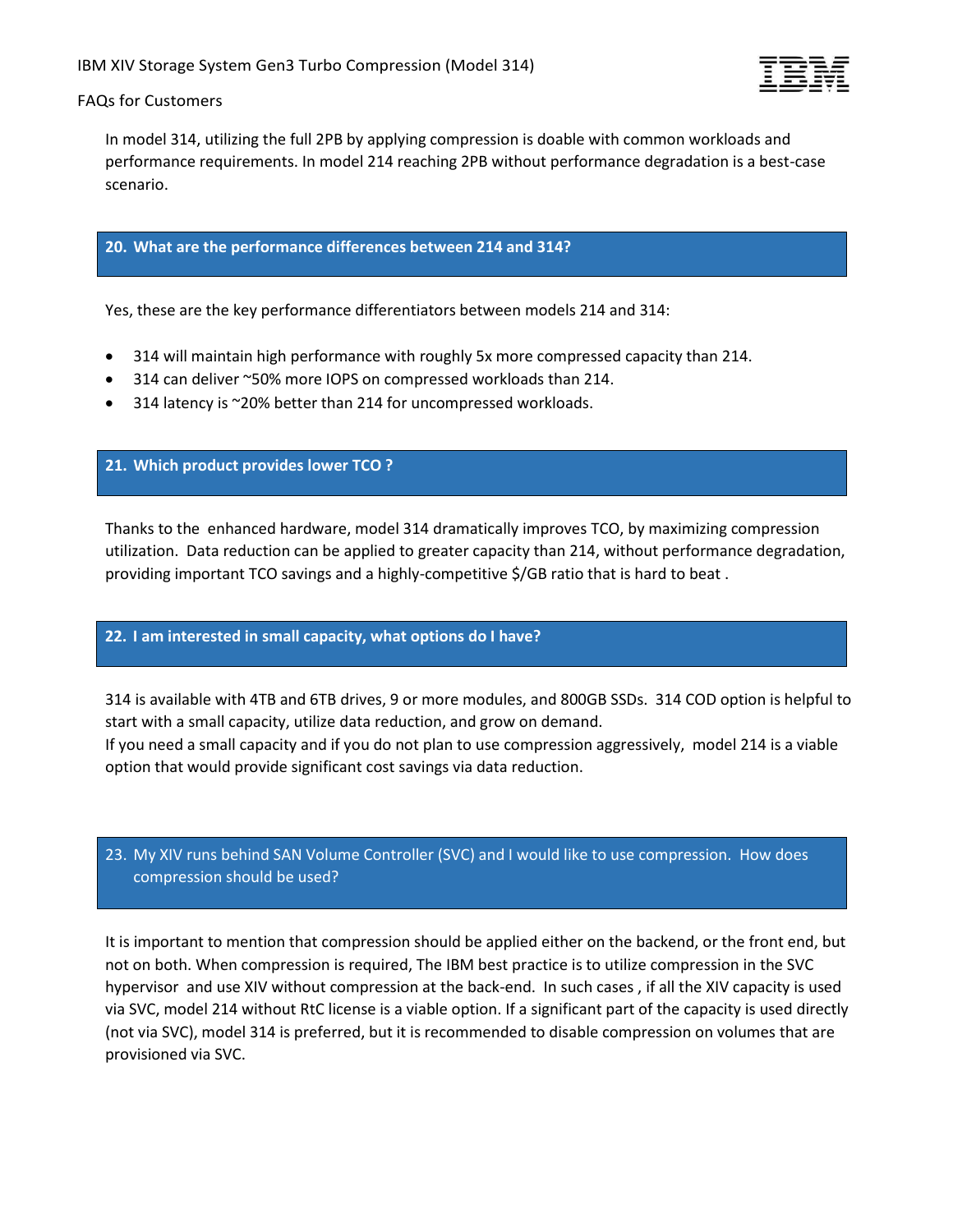

**24.** I have a 314 machine and I plan to use RtC extensively. Can I use a 214 in the DR site to **minimize cost?**

Yes. However, if both machines are new, the cost of a 214 model + optional RtC license is nearly the same as 314, so it makes more sense to buy 2 x 314 machines.

If the DR site already has a 214 system, the RtC license is all that you need to add at the DR site.

#### **25. Is 314 replacing 214? Will model 214 be available in the future?**

214 is here to stay. If you are interested on small capacities or if for any reason, you are not planning to use compression, then XIV model 214 is a viable option .

# <span id="page-8-0"></span>Ordering and licensing

**26. How is ordering of model 314 different than ordering of model 214?**

The following tables show the ordering differences between models 214 and 314.

#### Ordering Options:

| <b>Model</b>                | 214                  | 314            |
|-----------------------------|----------------------|----------------|
| Number of modules (min/max) | 6/15                 | 9/15           |
| <b>Disk capacities</b>      | 1, 2, 3, 4, 6        | 4.6            |
| Flash caching (min/max)     | 2.4 TB / 12 TB       | 7.2 TB / 12 TB |
|                             | (Optional)           |                |
| Compression                 | Optional             | Included       |
| <b>Custom-rack</b>          | Optional (model 216) | Not available  |

Warranty Options:

| Model               | 214    |         | 314    |         |
|---------------------|--------|---------|--------|---------|
| <b>Machine Type</b> | 2810   | 2812    | 2810   | 2812    |
| Warranty            | l vear | 3 years | 1 vear | 3 years |

License Options:

| <b>Model</b>                | 214 | 314 |
|-----------------------------|-----|-----|
| IBM XIV Storage System Gen3 |     |     |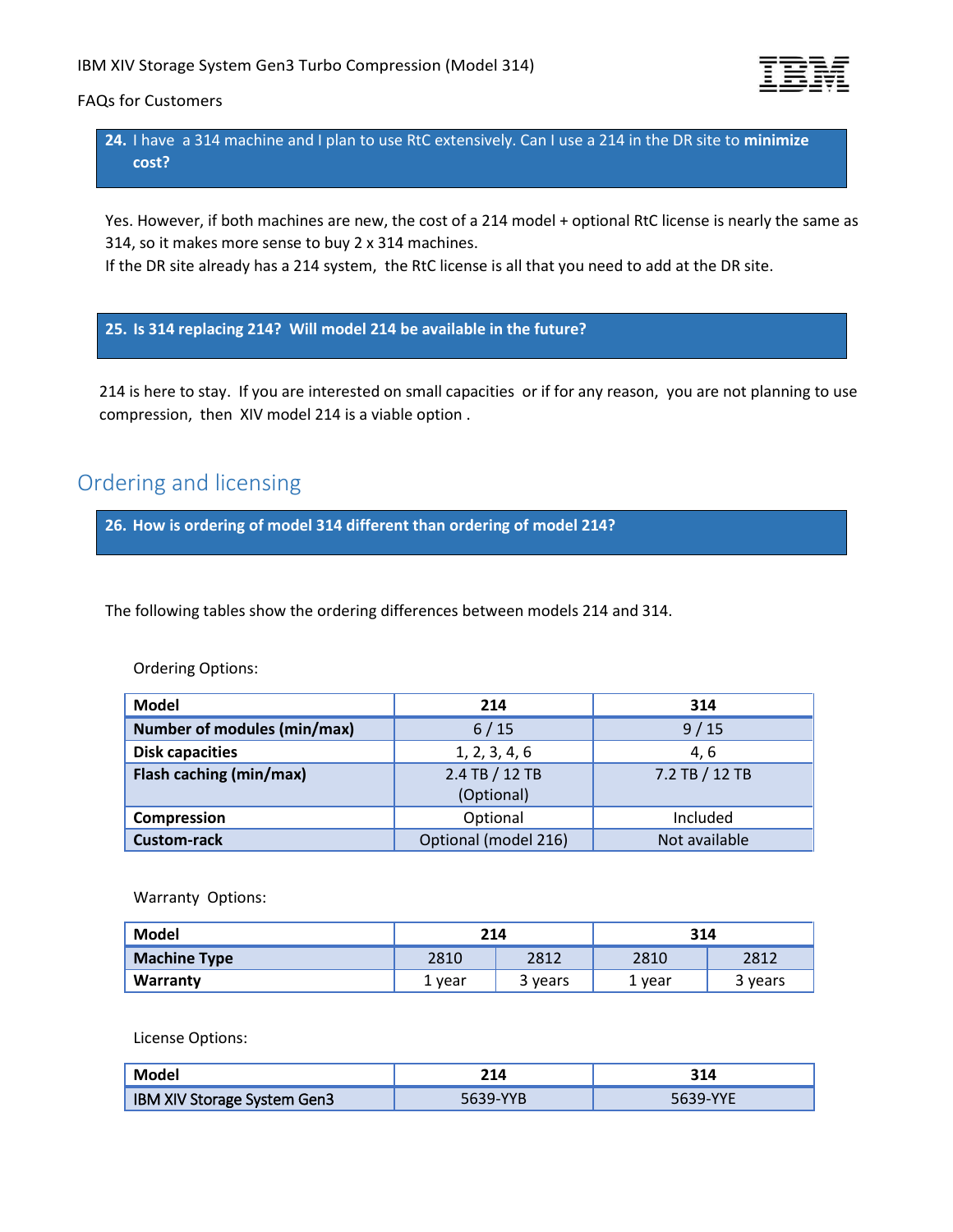| software                             |          |               |
|--------------------------------------|----------|---------------|
| <b>IBM XIV Storage System Gen3</b>   | 5639-YYF | 5639-YYG      |
| Hardware Integration license for IBM |          |               |
| Spectrum Accelerate                  |          |               |
| IBM XIV Cloud Storage for Service    | 5639-YYC | Not available |
| <b>Providers</b>                     |          |               |

## **27. Can I upgrade a model 214 to a model 314?**

No. The XIV model 214 cannot be upgraded to model 314.

## **28. How is XIV RtC priced and sold with model 314?**

RtC is included in the base license. The acquisition cost is equivalent to a similarly configured 214 system with the optional RtC license, but the effective \$/GB ratio is expected to be significantly lower due to greater effective capacity

# **29. Is the Spectrum Accelerate (SA) licensing applicable to model 314?**

Yes. Like with model 214, SA requires a different software license.

- The regular software license for model 314 is 5639-YYE.
- The Spectrum Accelerate licensing for model 314 requires the usage of the hardware integrated software license 5639-YYG.

#### **30. I bought Spectrum Accelerate licensing. Should I apply it to the new 314 model?**

There are good reasons to consider SA licensing with model 314:

- The \$/GB cost of SA licensing can be dramatically improved with 314 effective capacity. The SA license is priced per usable capacity, but 314 effectively delivers much larger capacity.
- 314 hardware complies with the SA licensing pre-requisites of 800GB and 4TB/6TB drives. The additional SA license requirement is 15-module configuration.

Note: SA licensing is applicable to both 214 and 314, with the appropriate software licenses.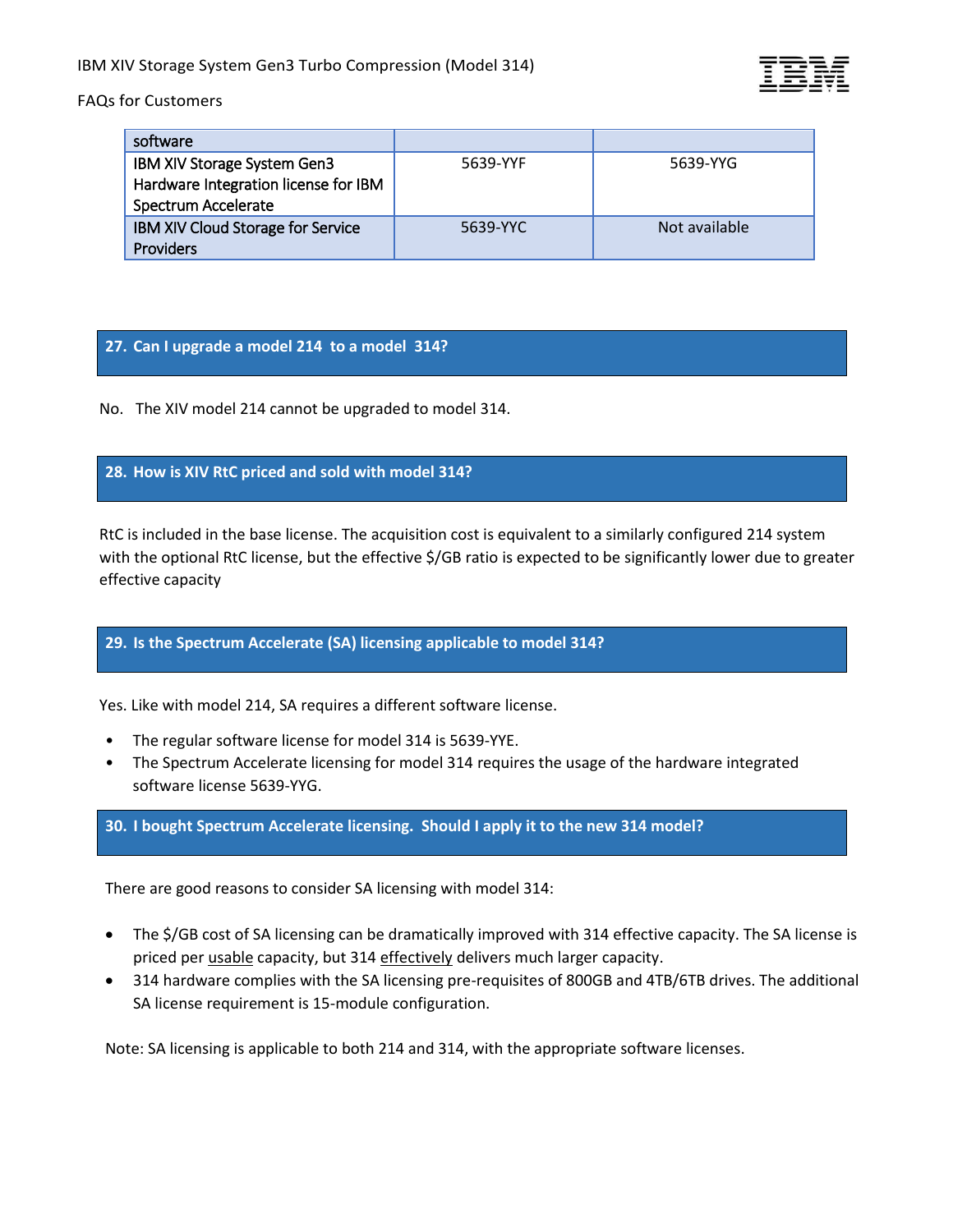

**31. Does IBM provide a capacity and performance guarantee for RtC?**

Yes, IBM provides the following guarantees when acquiring the eligible machine from IBM or an authorized IBM Business Partner:

- **Capacity Savings Guarantee:** IBM guarantees a system level Storage Efficiency Savings Rate of at least 50%.
- **Performance Guarantee:** IBM guarantees that the Eligible Machine will maintain the same level of average IOPs, up to 150K IOPS, under average four (4) milliseconds response time, as the client's existing 214 system.

For additional information on these guarantees, please contact your IBM seller or IBM Business Partner.

## **32. Are there any other ordering changes**

Yes. you can now have any new Gen3 machine shipped with reduced height and partially reduced height, or fully reduced weight. These options are applicable to any Gen3 machine, 214 and 314. For technical information about these ordering options, please consult your IBM seller or reseller

# <span id="page-10-0"></span>Using compression

**33. Is compression turned on with model 314 out of the box?**

Yes.

**34. Are all XIV volumes compressed by default with model 314?**

Yes, by default, a pool will be created as thin and compressed, which means that by default, a new volume will be compressed. Volumes that - for any reason - are not in compressed state, can be converted to compressed.

**35. Can compressed volumes be decompressed?**

Yes, compression can be reversed, non-disruptively.